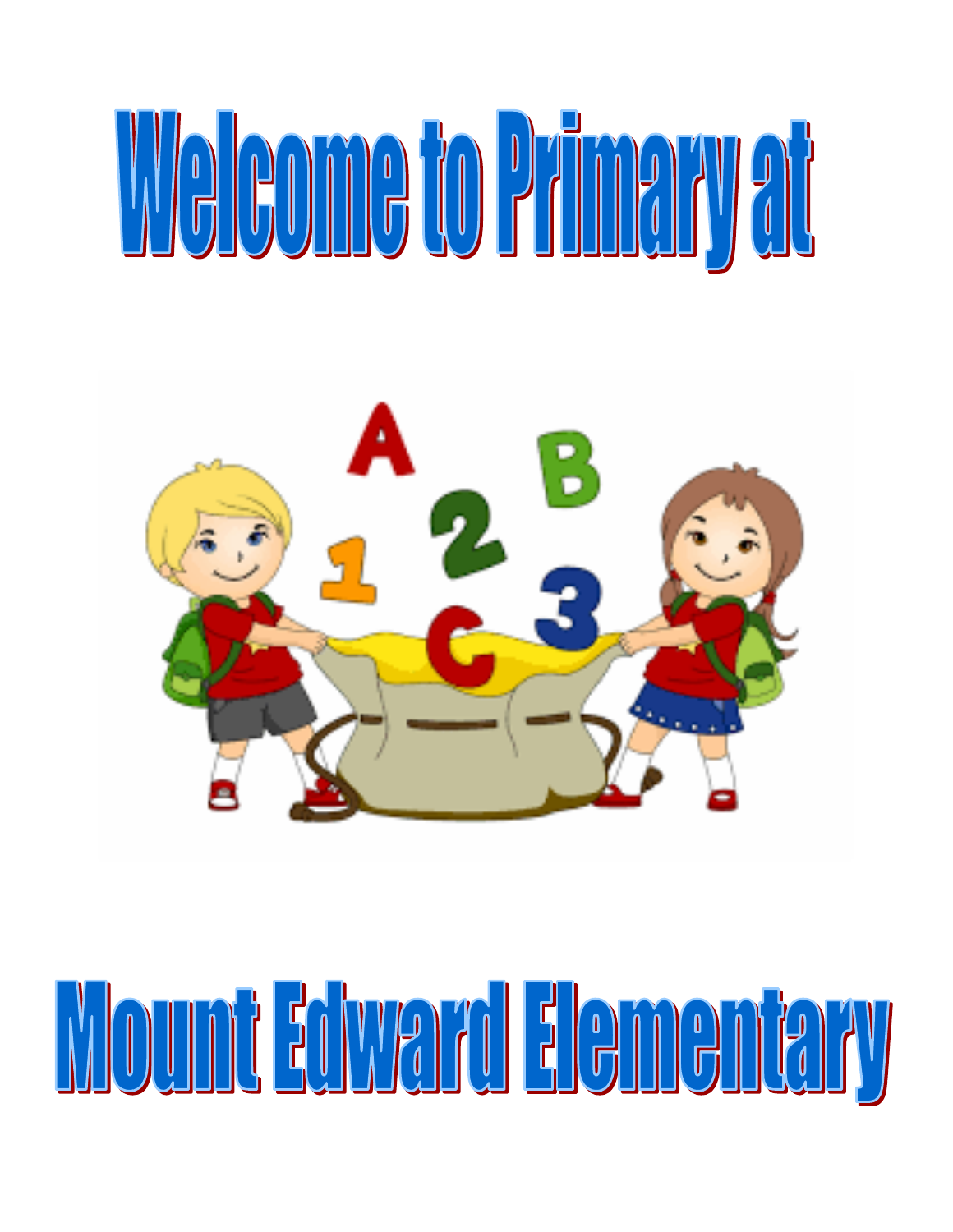# **INTRODUCTION**

The mission of Mount Edward Elementary School, as a caring and supportive community, is to ensure that all students are motivated to reach their individual potential academically, emotionally, socially, and physically in a safe environment, through the combined efforts of teachers, students, parents/guardians, and the greater community.

This handbook outlines important information about our school and will provide you with some helpful suggestions on how to prepare you child for grade primary.

# **TABLE OF CONTENTS**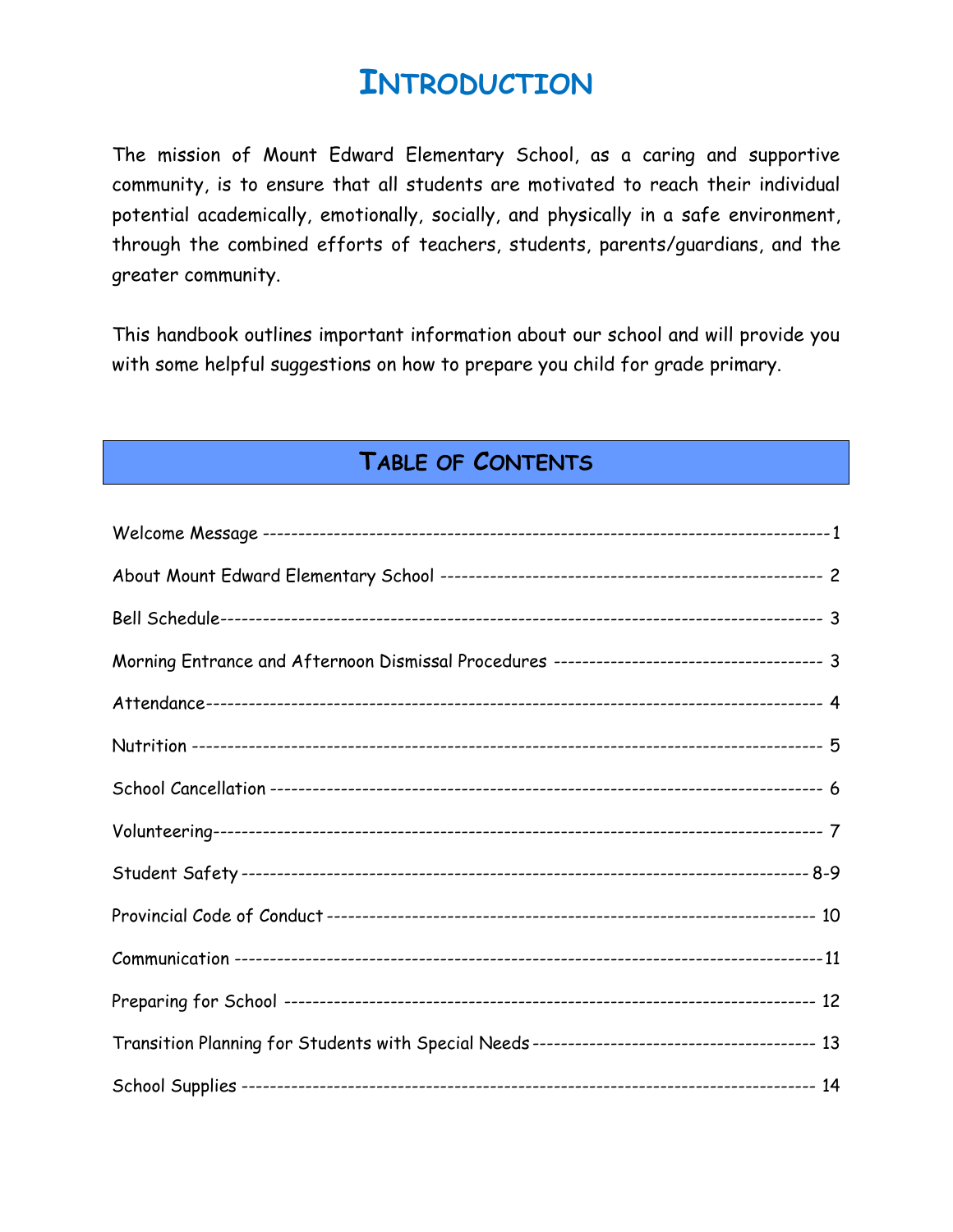# **WELCOME MESSAGE**

Dear Parents and Guardians,

As your child begins his/her educational journey in grade primary, I would like to take this opportunity on behalf of our entire staff to welcome you to Mount Edward School. This booklet was created by staff to provide you with some important information to assist you and your child with the transition to the daily routines of public school. Although Covid has limited opportunities over the past couple of years, there are typically many opportunities for parents/guardians to become involved in school life by volunteering at school events, School Advisory Council, Home and School Association and many schoolbased functions throughout the year.

Communication between home and school is vitally important to your child's education. I encourage you to speak to your child regularly about their school day and contact the teacher with any questions or concerns. Together we can form a strong partnership to ensure your child has a positive school experience filled with academic success.

Andrea Temple, Principal Mount Edward School

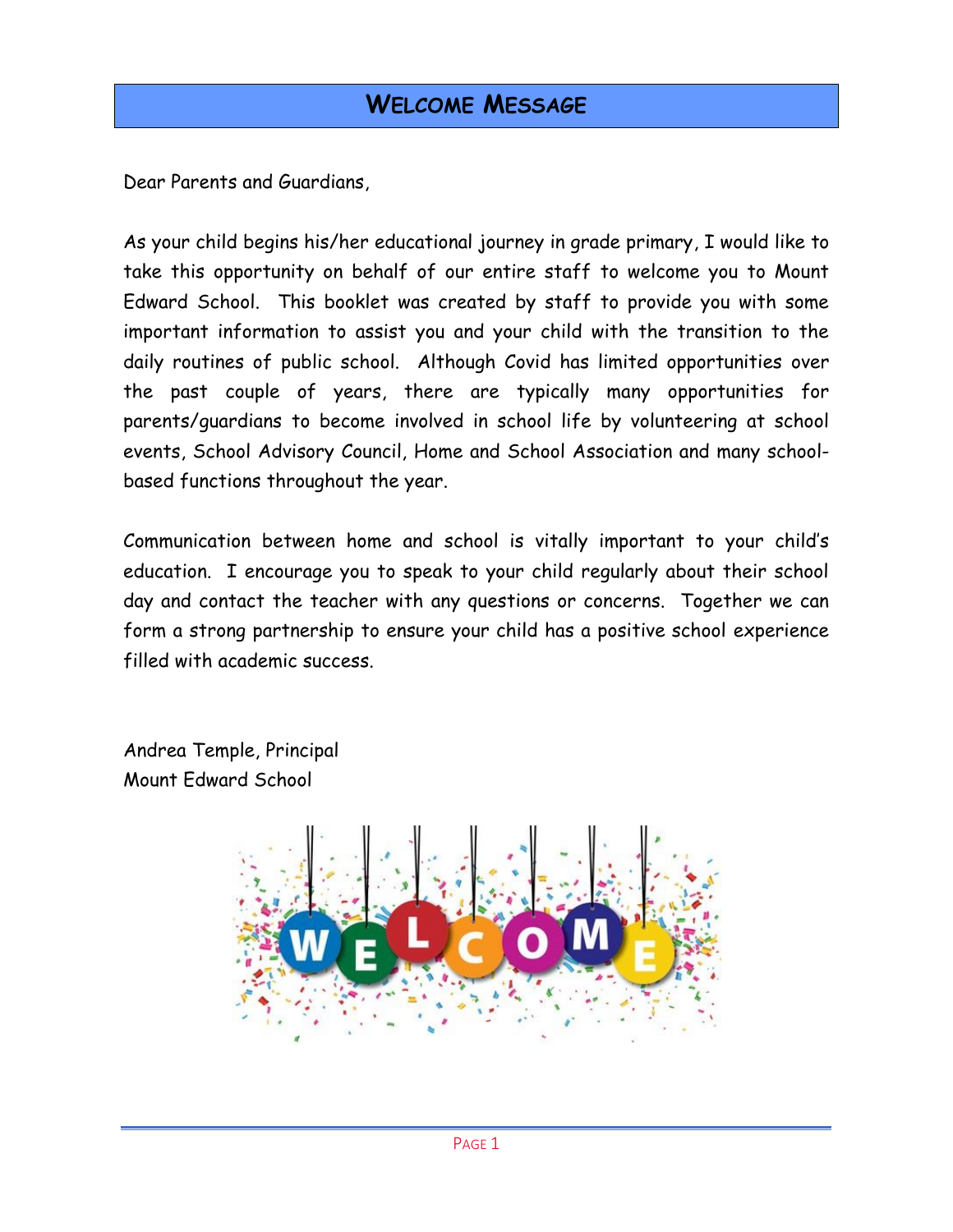# **ABOUT MOUNT EDWARD ELEMENTARY SCHOOL**



Mount Edward Elementary School, built in 1962, is a community-based school where most families live within walking distance. It is a member of the Prince Andrew High School family of schools and is in Dartmouth, Nova Scotia. Our school serves approximately 170 students in grades pre-primary to 6. Our school staff includes teachers,

administration, specialist teachers, resource and learning center teacher, early childhood educators, educational program assistants as well as many other support staff. Students in our school have opportunities to be engaged in various activities and programs. Students have a few occasions to showcase their learning at different events including seasonal concerts, Student Led Conferences, celebrations of diverse cultures and school assemblies. Schoolwide events focus on curriculum, learning and student achievement. The staff at Mount Edward Elementary School is committed to providing a warm, enriching educational experience for our students. We encourage and invite parents, guardians, and other members of the school community to become involved in our school.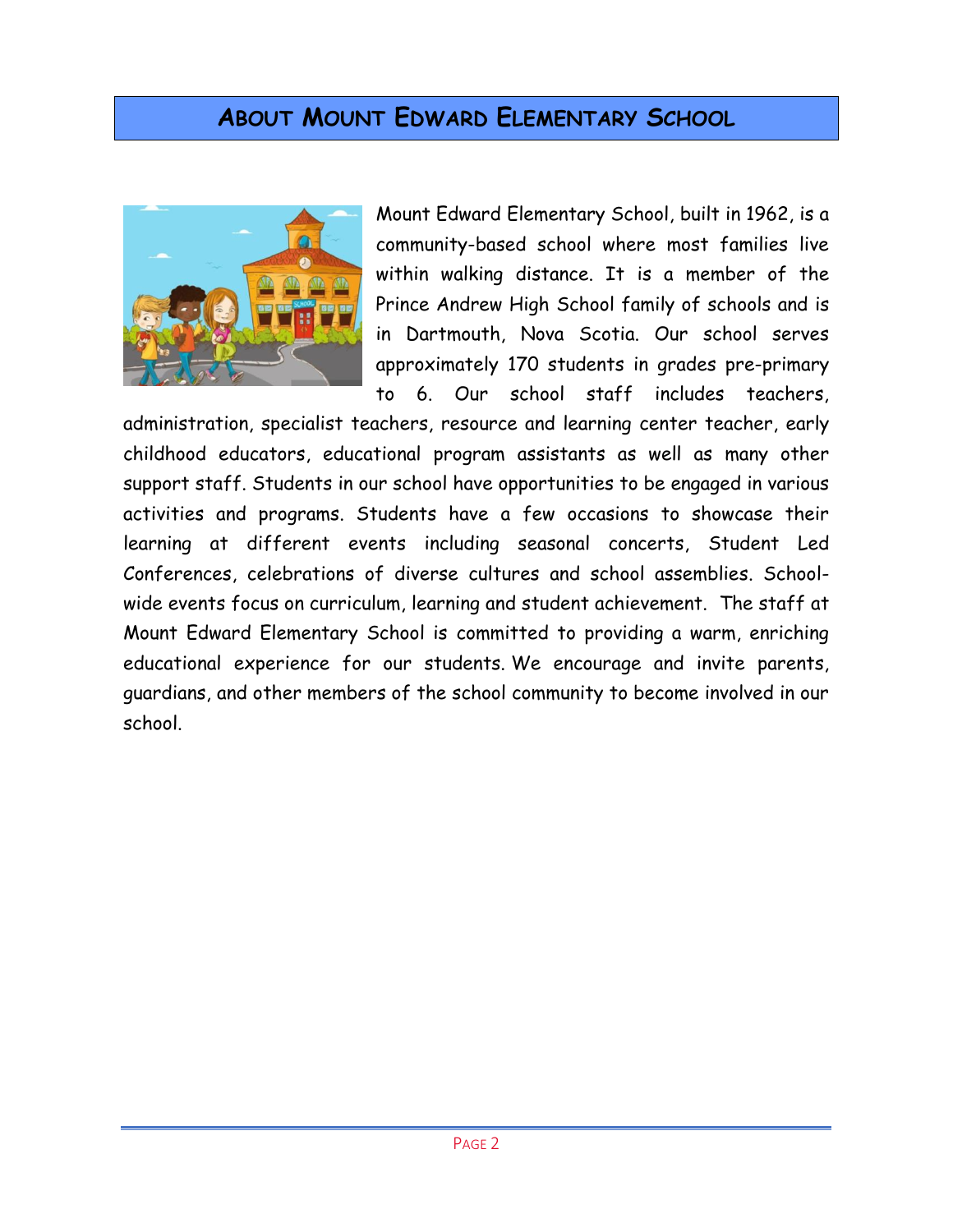# **BELL SCHEDULE**

- 8:50 Outside bell Classes line up to enter building
- 8:55 O Canada/Announcements
- 9:00 Classes begin
- 10:30 Recess begins
- 10:45 Recess ends
- 12:00 Noon dismissal
- 12:50 Outside bell Classes line up
- 12:55 Classes begin
- 2:55 Dismissal For all students



## **MORNING ENTRANCE & AFTERNOON DISMISSAL PROCEDURES**

All classes have an assigned door from which they will always enter and exit. Parents/guardians are asked to have their children line up with their class at the door designated for their class when the morning bell rings. If students are arriving to school after the morning bell, they must enter the building through the front doors and get a late slip from the office to give to their classroom teacher. For the safety and security of all students and staff, we ask that all parents/guardians and visitors report to the office upon entering the building. To minimize disruptions to student learning and to promote independence in our students, we ask that parents/guardians do not accompany their child to their classrooms. Students are not to arrive before 8:40 in the morning as there is no supervision before this time. Students are also not to remain on the school playground after dismissal without parent/guardian supervision.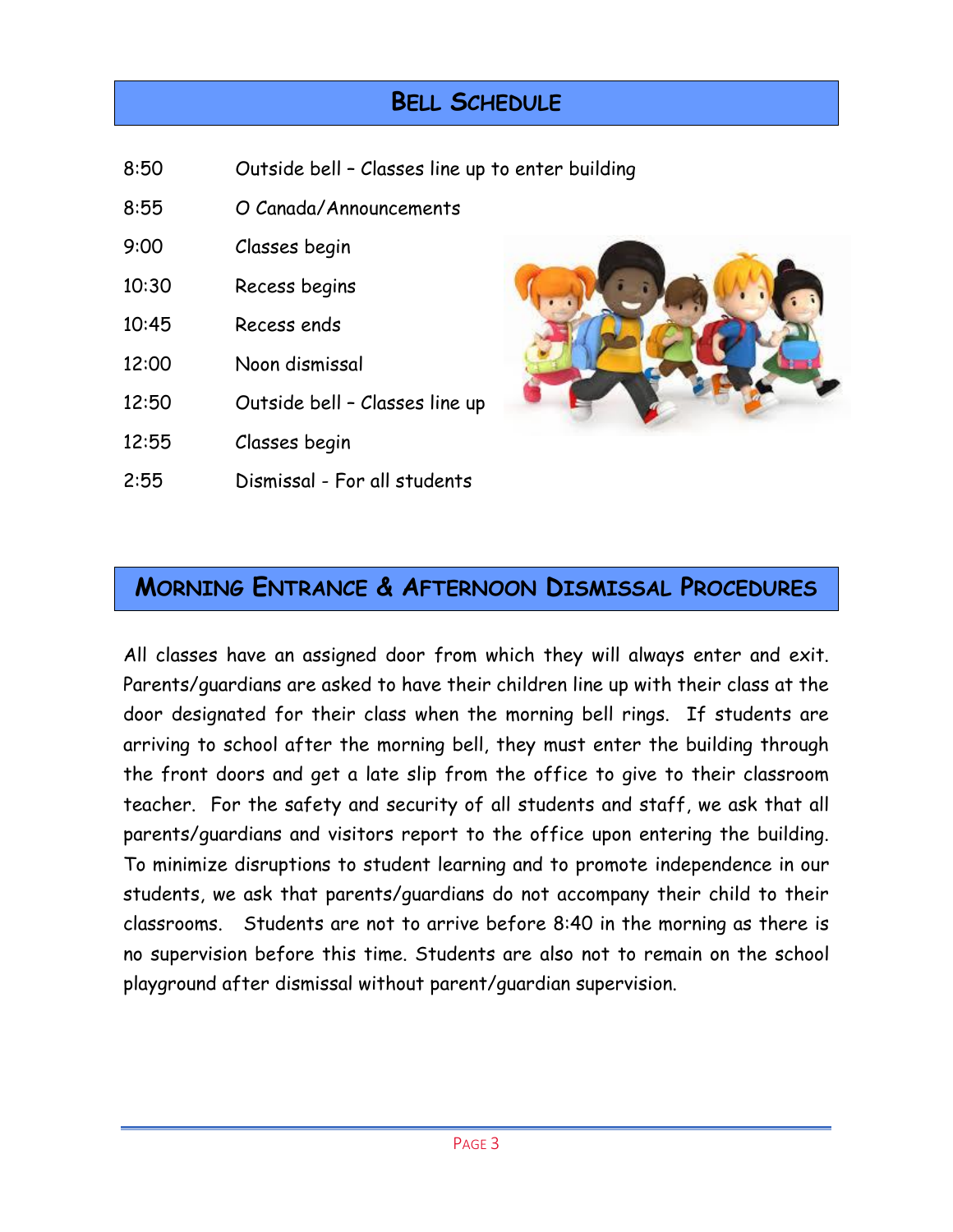# **ATTENDANCE**

One of our greatest priorities is ensuring all students arrive to school safely each day. Parents/guardians of students who attend our school now have the option to report their child's absence in advance using a toll-free number, the PowerSchool Parent Portal or the SchoolMessenger app!

SchoolMessenger SafeArrival – an absence management system that improves student safety and makes it easy for families to inform their child's school if they will be away – powers all three of these options.

If your child will be absent, please let us know by using one of the following methods:

- · **Toll-Free Number—**Call 1-833-582-6940 to report an absence using an automated system.
- · **PowerSchool Parent Portal—**Log into https://sishrsb.ednet.ns.ca/public/ and access the SchoolMessenger website to report an absence.
- · **SchoolMessenger App—**Download the SchoolMessenger app for Android and iOS devices and sign up using your PowerSchool username (full email address).

For more information about reporting your child's absence and a list of frequently asked questions, visit: https://www.hrce.ca/safearrival

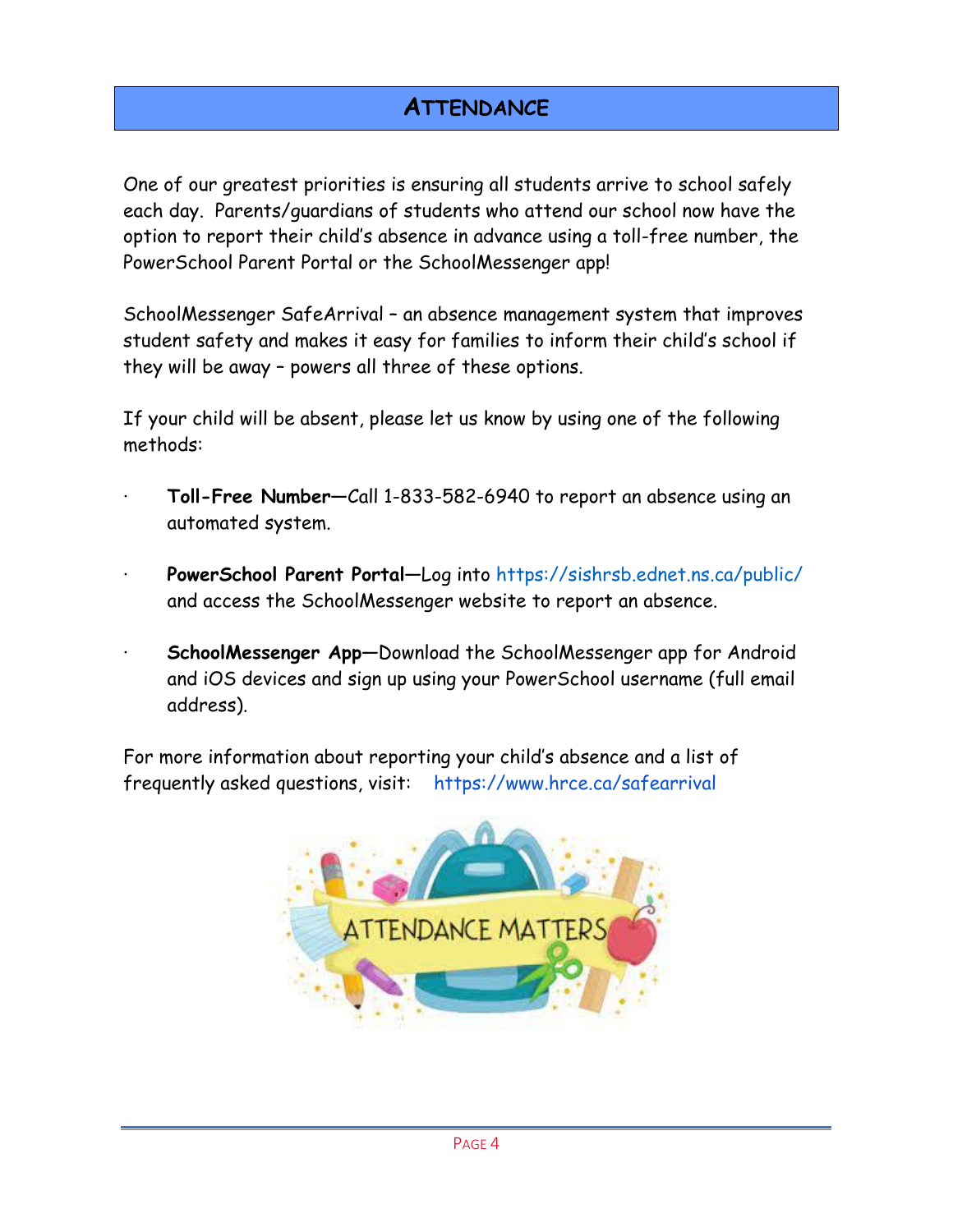# **NUTRITION**

In grade primary students are expected to bring a packed lunch and snack. Please keep in mind that students are physically active and engaged in learning activities throughout their day. To maintain optimal mental and physical energy to be successful in school, students need good nutrition. We encourage parents/guardians to "practice" lunch with their children over the summer

months so that students will become better prepared with opening their own food containers, selecting appropriate items from their lunch bags for their recess snack and ensuring that they have enough food to last them through the day.



We do offer a grab and go breakfast program for students. Each day at recess, students can come to the breakfast cart and choose from a selection of healthy snacks. We frequently offer yogurt tubes, cheese strings, multi-grain cheerios, granola bars, fresh fruit and small wrap sandwiches, etc. We also have an assortment of healthy snacks in each classroom.

Lunchtime supervision is available and is free for all students. Please ensure your child's teacher is aware if they will be staying for lunch.

Please keep in mind that we are a **NUT FREE** school.



For more information about the Nova Scotia Department of Education Food and Nutrition policy or Canada Food Guide, please visit their websites at:

[http://www.ednet.ns.ca/healthy\\_eating/](http://www.ednet.ns.ca/healthy_eating/) <http://www.hc-sc.gc.ca/fn-an/food-guide-aliment/index-eng.php>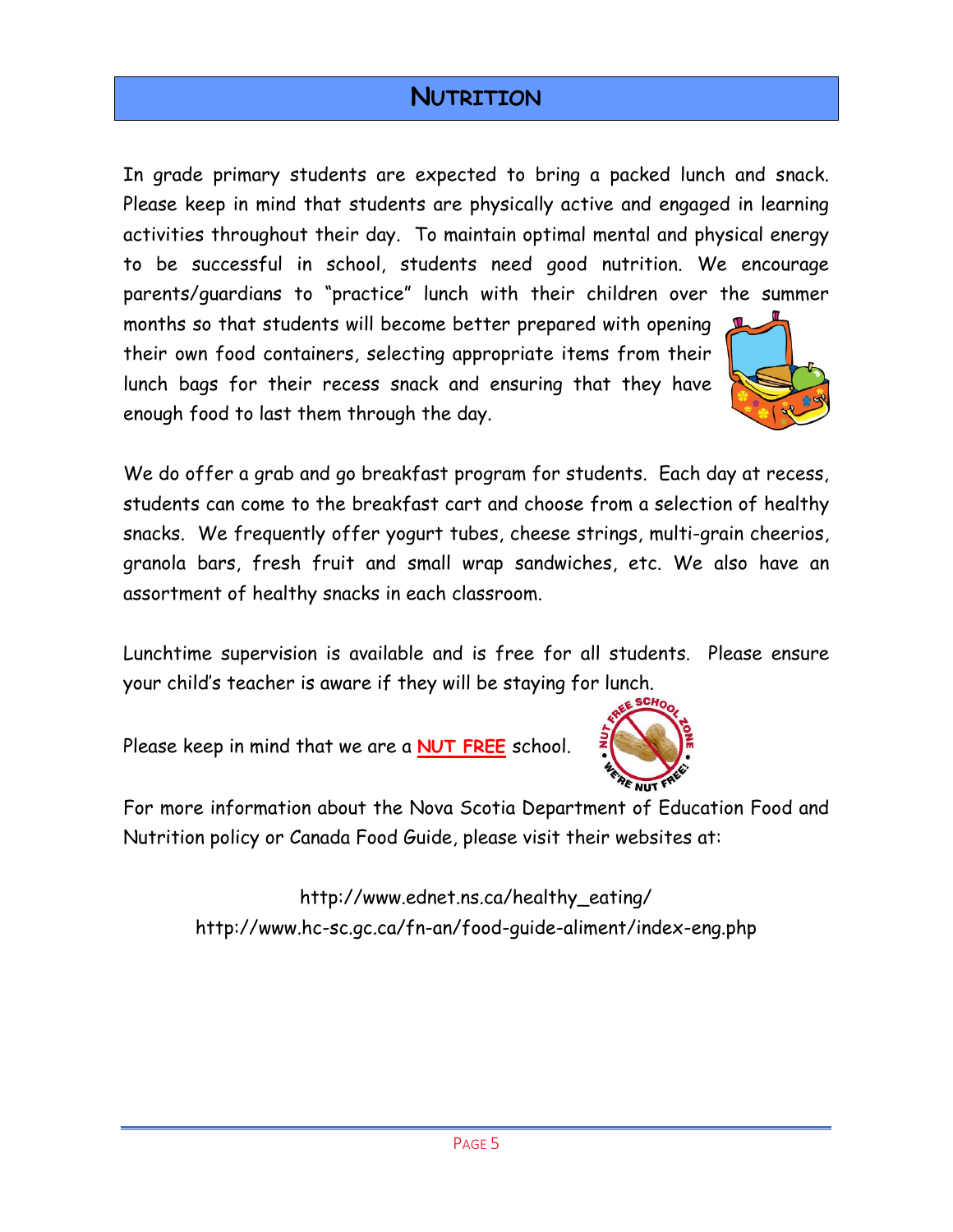## **SCHOOL CANCELLATION**

# **Guidelines for school** and/or bus cancellations due to inclement weather

Nova Scotia winter weather can change quickly and can be challenging to predict. This document outlines the steps we take when deciding whether to cancel school and/or bussing.

A 6:00 am announcement could be:

All schools are closed for the day

Some schools (either individually or by family) are closed for the day

(OR)

All schools are open, but some or all busses are not operating for the day

(OR

OR All schools are delayed in opening by 2 hours

If weather deteriorates, or is forecast to worsen throughout the morning

An 11:00 am announcement could be:

Bussed students will be picked up 2 hours earlier than their regular dismissal time

AND

Walking students will be dismissed at their regularly scheduled lunch hour

Remember: .<br>Parents/guardians always have the right to keep their child home from school if they believe that the travelling conditions are unsuitable.

How does Halifax Regional Centre for Education (HRCE) decide on school and/or bus cancellations?

By 4:30 am, HRCE staff begin to gather information from:

• A contracted weather service that provides radar and satellite imagery, realtime road conditions and weather warnings;

• A meteorologist who provides forecast details, level and type of precipitation and impact on road conditions;

• HRCE's three transportation service providers, who provide updates on road conditions in their area;

• Municipal and provincial transportation staff; and

• Other local weather services, including Environment Canada and the Weather Network.

By 5:30 am, HRCE staff make recommendations to the Regional Executive Director (or designate), who then makes the final decision.

This decision is communicated by 6:00 am.

杂

₩

₩

**Halifax Regional Centre for Education** 

Where can cancellation information be found? Website: www.hrce.ca Twitter: @HRCE\_NS Subscribe to email/text notifications at www.hrce.ca

Phone: 902-464-INFO (4636)

Local media outlets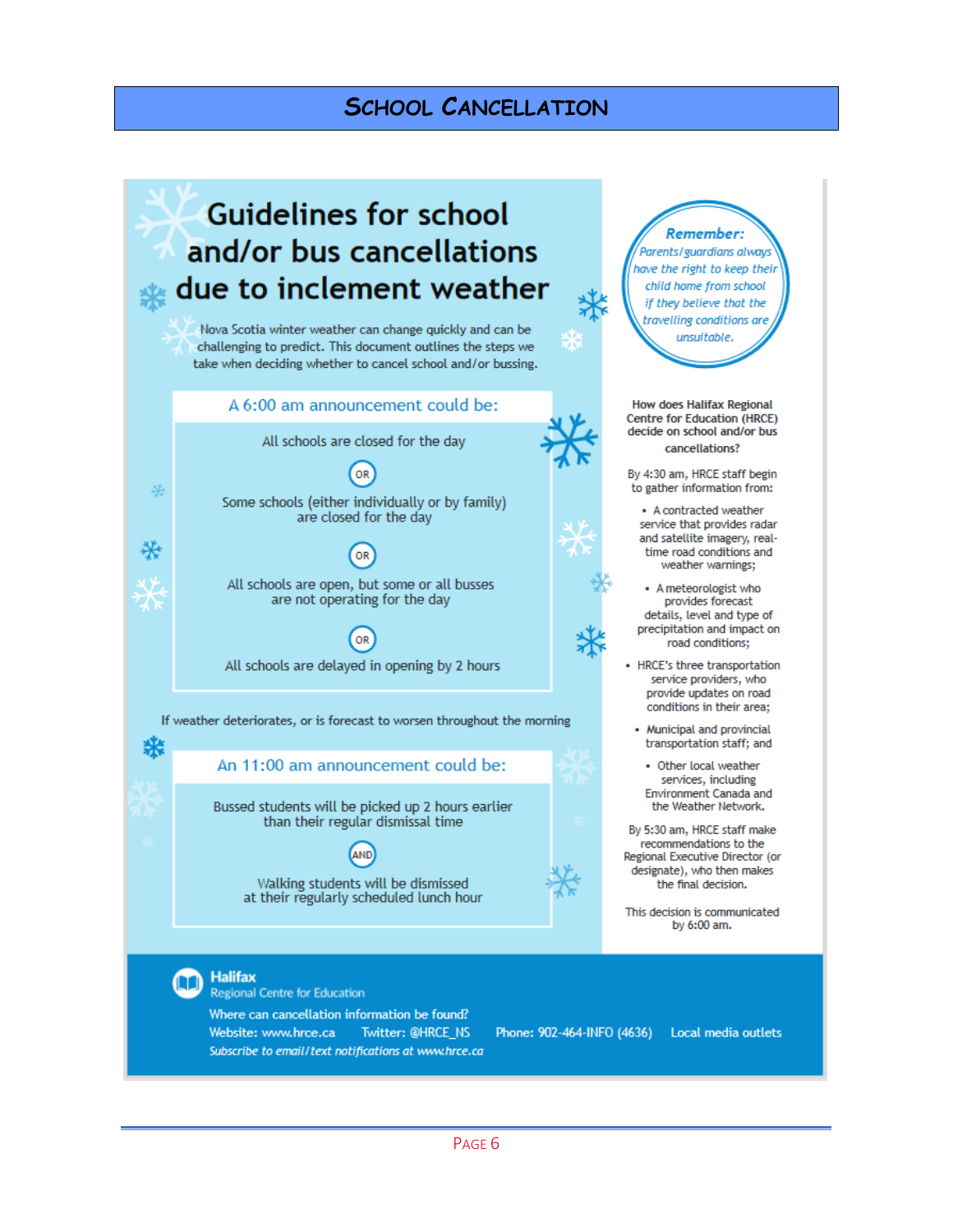We recognize our responsibility to ensure that all students attending our schools are protected by taking reasonable precautions to screen volunteers who may be working with students without direct supervision of staff. In accordance with HRCE's Student Protection Policy, prior to volunteering with the Halifax Regional Centre for Education, all volunteers will provide:

- 1. A completed Child Abuse Register Request for Search Form, which can be found [here](http://www.novascotia.ca/coms/families/abuse/documents/CAR-4001_Request_for_Search_Form_A.pdf)
- 2. A certified and true copy of a Criminal Records Check with Vulnerable Sector Check available [here,](https://www.halifax.ca/fire-police/police/criminal-record-check) from your local Police or RCMP detachment or through online organizations endorsed by Nova Scotia law enforcement agencies

Please note: the Child Abuse Register Search and Criminal Records Check must be issued in the three months preceding volunteering and updated every three years.

If you plan on assisting as a volunteer for an upcoming trip or event, we recommend having this done as soon as possible as the process can take up to 10 business days. If you have any questions, please do not hesitate to contact the office.

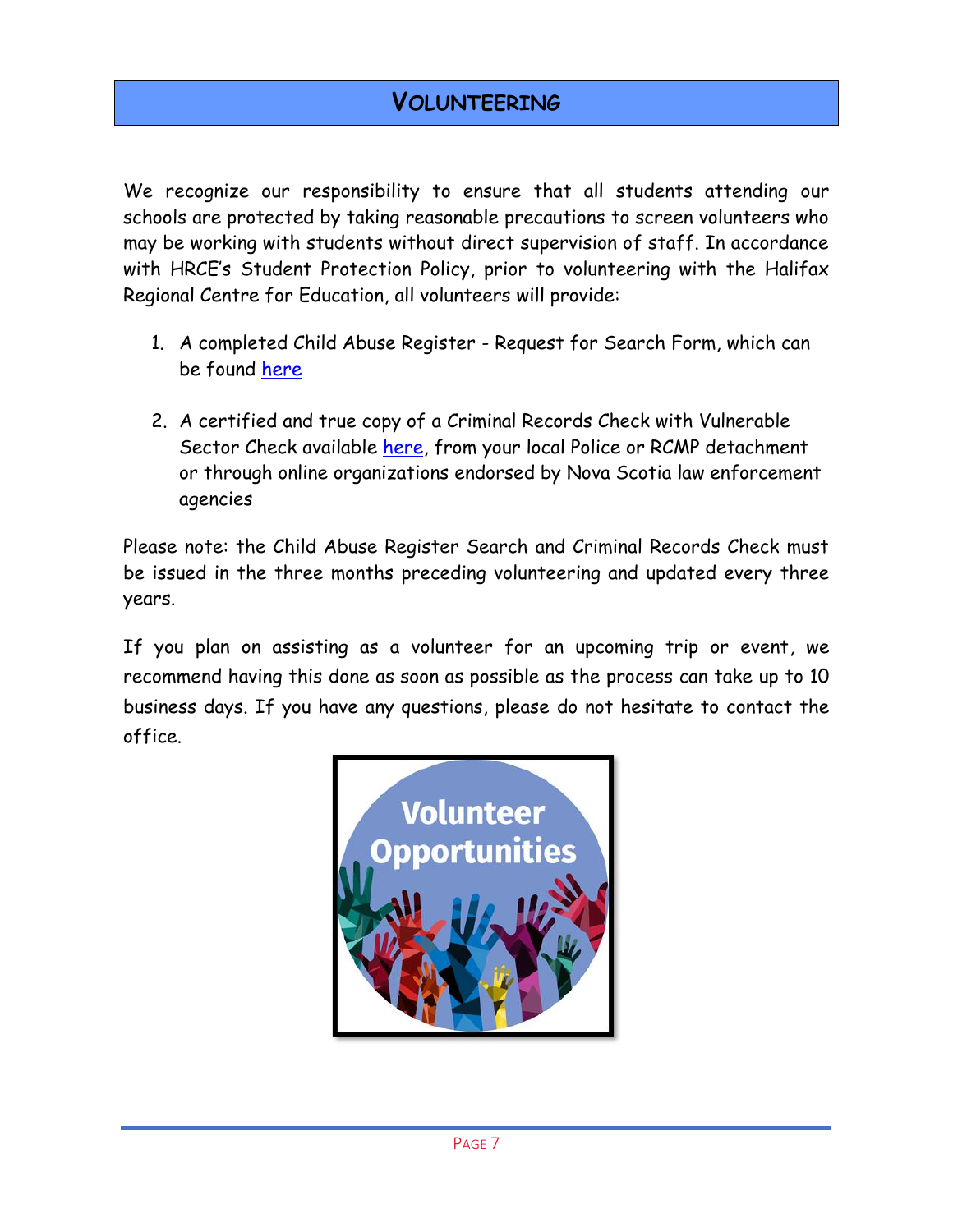# **STUDENT SAFETY**

#### **VISITORS TO SCHOOL:**

For the safety of our students and staff, **all individuals** entering the school **MUST** report to the office and are **NOT** permitted to go directly to any classrooms.

#### **MEDICATION AND MEDICAL ALERT POLICY:**

No medication, including puffers, can be administered at school without proper forms completed by parents/guardians. Also, the school must be alerted if your child has a life-threatening illness or allergy. In accordance with the Halifax Regional Centre for Education's *Administering Medication and Medical Alert*  policies, parents/guardians are asked to provide the school with necessary information on their child's health conditions. Parents/guardians can pick up the required forms from the main office.



#### **SCENT AWARE AND NUT FREE ENVIRONMENT:**

Please respect our **scent-awareness** policy. Also, our school is a **NUT-FREE** environment. All individuals entering our school should be wearing scent-free products and not bring food items containing any nuts. These are in place for your child's health and safety.

#### **PARKING AND VEHICLES ON THE SCHOOL PROPERTY:**

Vehicle access is restricted on the school grounds when students are present. Parents/guardians are asked to park on the street when dropping off and picking up students. This applies to participants in the before and after school *Excel*  program as well. Please use caution and obey parking signs on Windward Avenue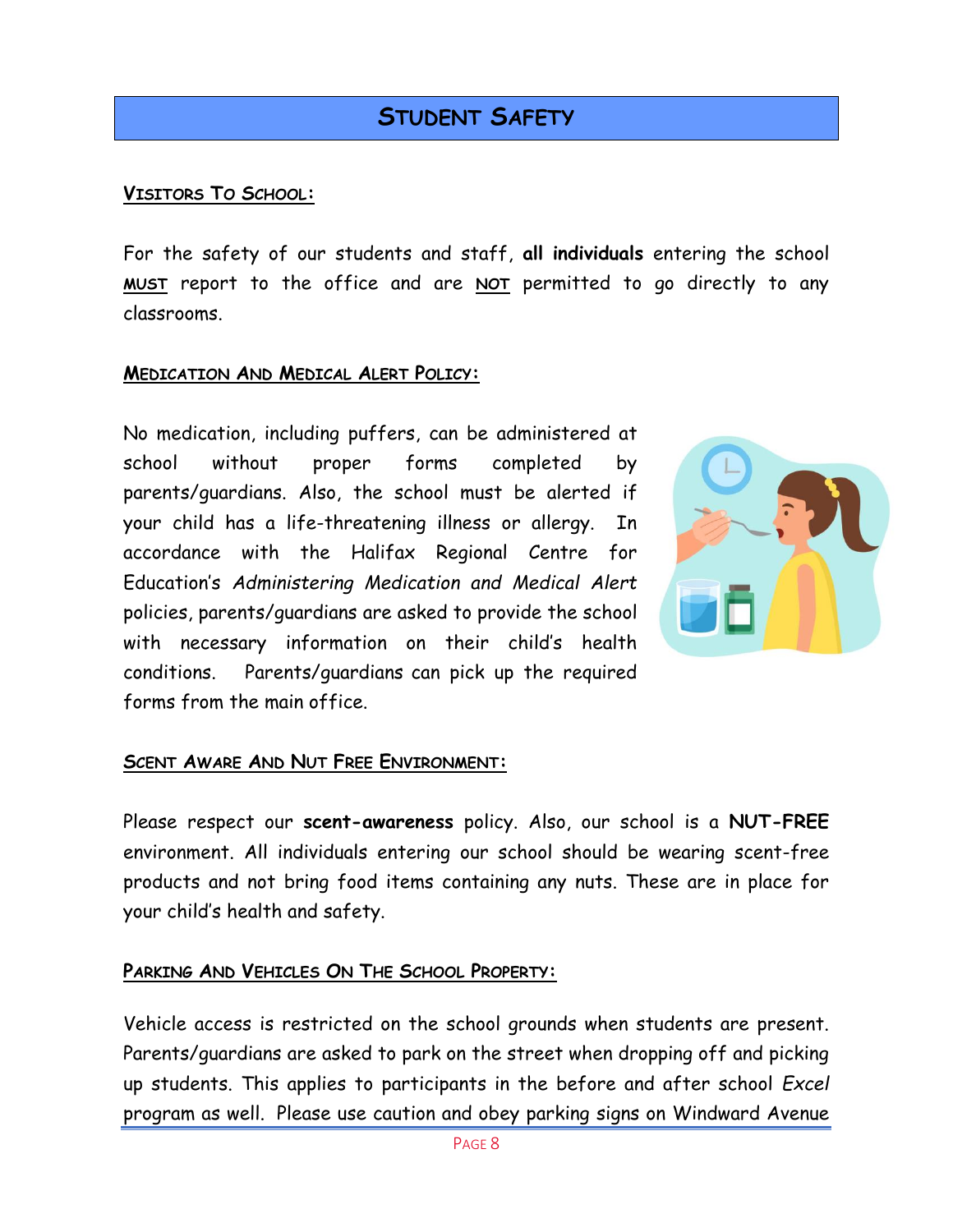when driving in the school zone. The school driveway in front of the building must always remain clear. Parents/guardians **must not drive on the school grounds** to drop off or pick up children. Again, these restrictions are in place for all our children's health and safety.

#### **ANIMALS/PETS ON THE SCHOOL GROUNDS:**

For the safety of our children, dogs and other pets are not permitted on school grounds.

#### **BICYCLES, SKATEBOARDS AND ROLLERBLADES:**



Students are permitted to bring bicycles to school and lock them to the bike rack with their own lock. Students must wear helmets and walk their bicycles on school property. Rollerblades, skateboards, and scooters are not to be used on school grounds.

#### **ELECTRONIC DEVICES/CELL PHONES:**



Electronic devices, cellular phones or games and toys are not permitted at school. These items are to be left at home as they can be a disruption to student learning and the business of the school. Students have use of the office telephone in case of emergencies.

#### **FOOTWEAR AND CLOTHING:**

To maintain a clean and healthy environment, students are asked to leave a pair of indoor shoes/sneakers at school to be worn inside the school. This prevents mud and other debris from being tracked into the classrooms and other areas of the building. Sneakers for use in the gym must not have black soles. Please label all your child's clothing to alleviate any confusion when items are missing during the school year. Please check the lost and found for any missing items.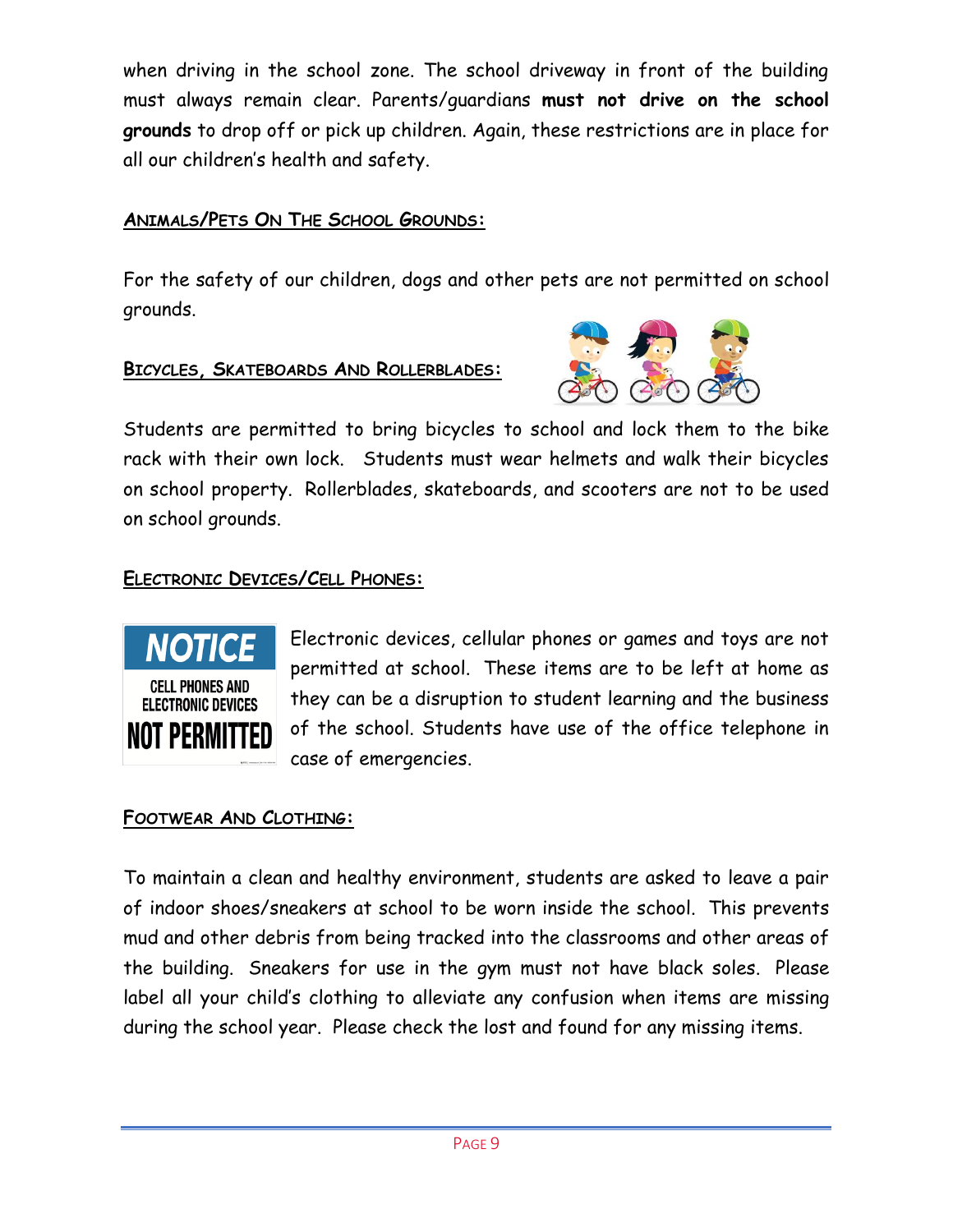# **PROVINCIAL CODE OF CONDUCT**

The Provincial School Code of Conduct came into effect on September 1, 2015.

To learn more, watch the [video.](http://dvl.ednet.ns.ca/videos/provincial-school-code-conduct)

To read the Provincial Code of Conduct, [click here.](https://www.ednet.ns.ca/sites/default/files/pubdocs-pdf/provincialschoolcodeofconduct.pdf)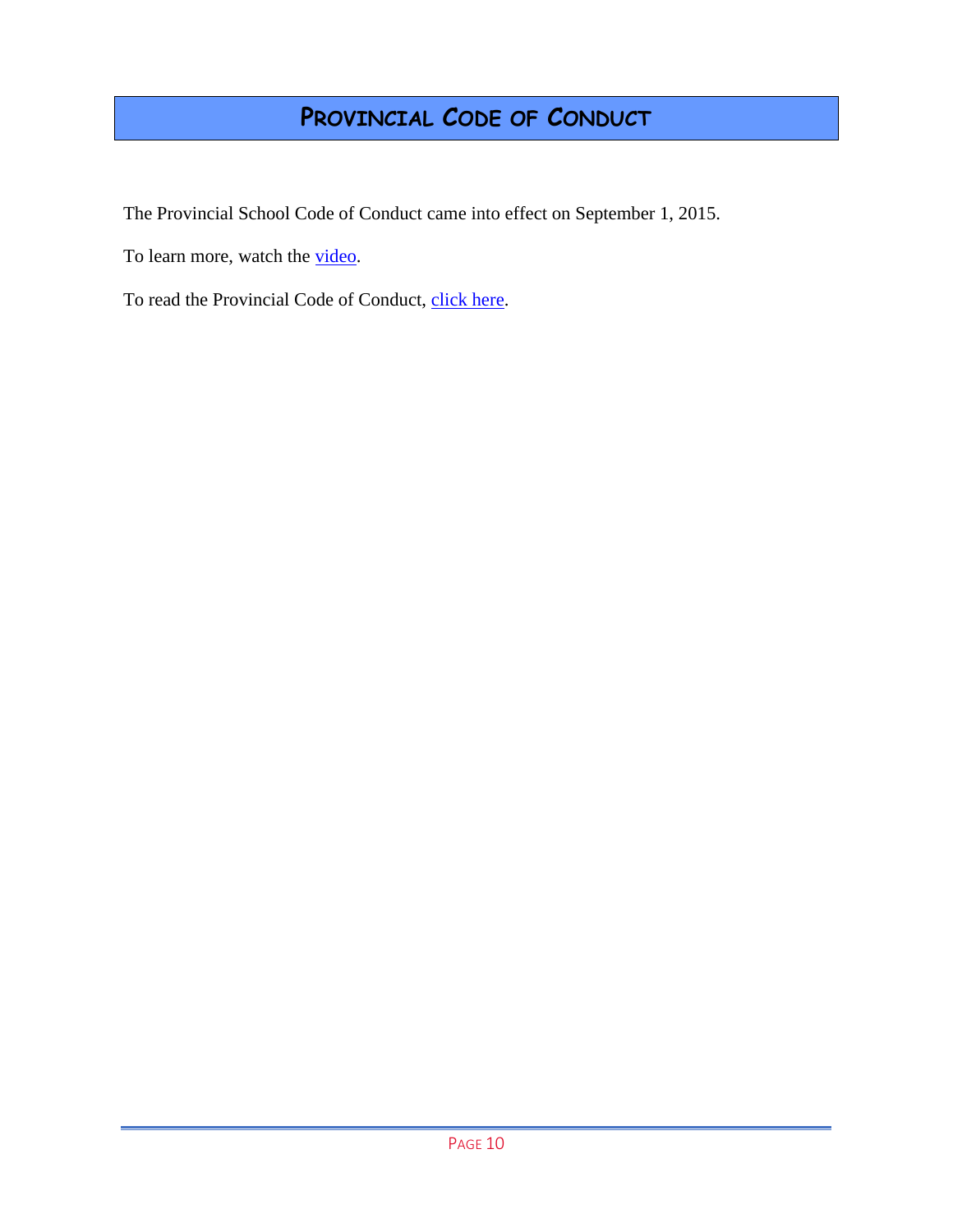# **COMMUNICATION**

#### **METHODS OF COMMUNICATING**:

A variety of means will be employed to report on student learning and to let you know what is going on at our school. Some of these means include but are not limited to:

- Curriculum Night in September
- School Website
- Monthly Newsletters
- Parent/Guardian Teacher Conferences
- Report Cards
- Phone Calls/Email/Notes
- Alert Messages
- Agendas
- Student Performances and Showcases



#### **REPORT CARD:**

The report card provides parents and guardians with outcome-based information about their child. In grade primary students do not receive letter marks for each subject; rather teachers will provide a descriptive commentary providing clear and accurate information on a student's development and level of performance in relation to the expected learning outcomes. There will be three reporting periods each year. Report cards will be sent home in December, April, and June.

#### **HOMEWORK:**



The Province of Nova Scotia has implemented a Provincial Homework Policy which establishes the expectation for educators to assign developmentally appropriate homework at each grade level to enhance student learning. This policy applies to all public schools in the province of Nova Scotia. To review the policy, follow this link: https://www.ednet.ns.ca/docs/homeworkpolicy.pdf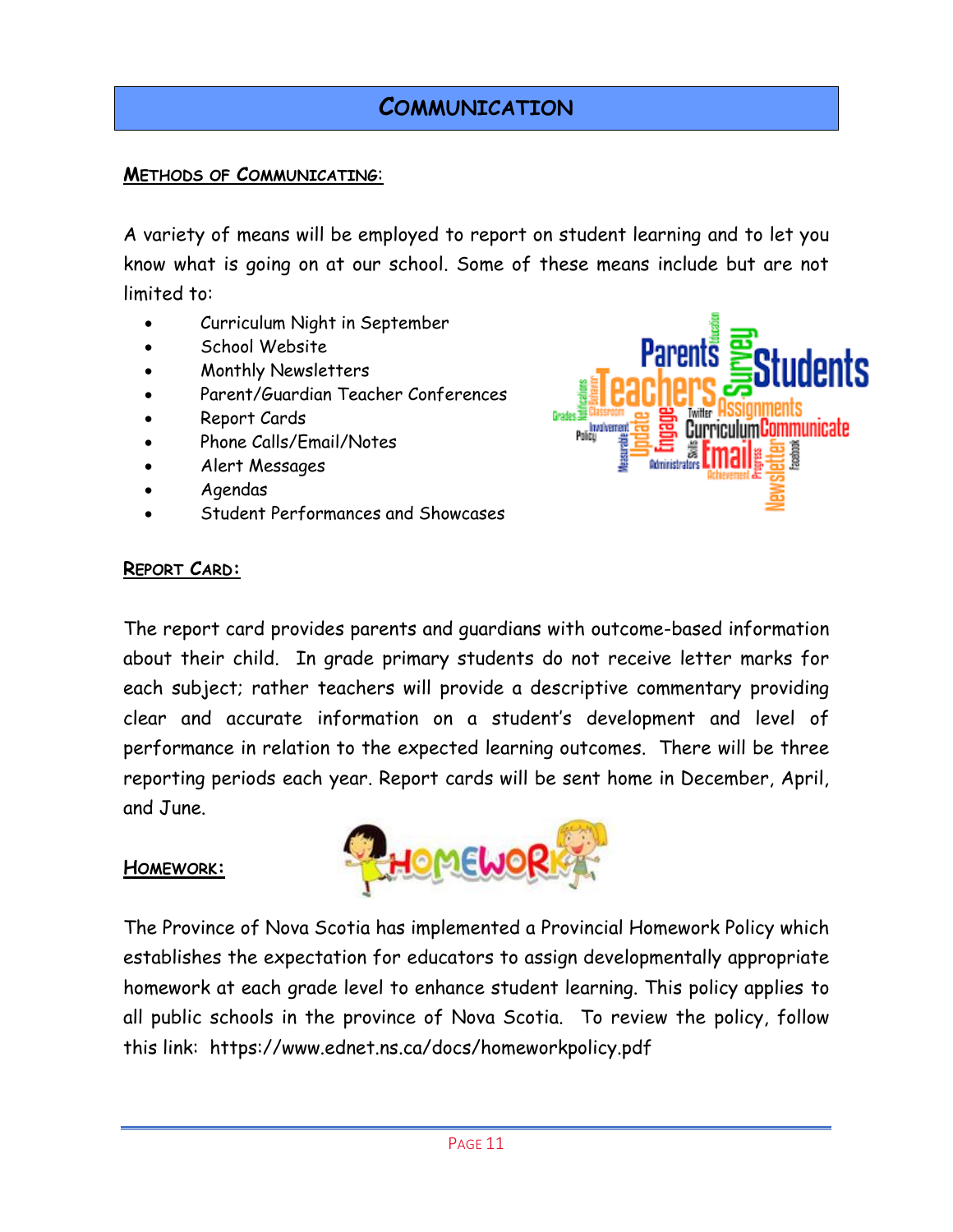# **PREPARING FOR SCHOOL**

- 1) Have your child practice writing his/her name using a variety of tools such as, crayons, pencils, and markers. Check that your child is gripping the writing utensil correctly. Be sure that your child uses a capital letter only at the beginning and lowercase letters for the rest of their name.
- 2) Practice saying and writing the alphabet (upper and lower case).
- 3) Practice counting and writing the numbers 0 to 10.
- 4) Read and enjoy books together every day!
- 5) Practice colouring and drawing.
- 6) Practice recognizing colours and shapes.



- 7) Practice cutting with scissors. Cutting play dough with scissors helps children develop their fine motor skills.
- 8) Practice getting dressed and undressed. Make sure your child knows how to fasten zippers and buttons.
- 9) Practice having lunch. Ensure that your child can open and close containers.
- 10) Practice using public washrooms. Make sure your child knows how to open and close stall doors. Introduce your male child to a urinal. Practice flushing and washing hands.
- 11) Ensure that your child has a backpack that is an appropriate size.
- 12) Label all your child's personal belongings. **Do not** label the school supplies.
- 13) Encourage your child to be independent and responsible for them self.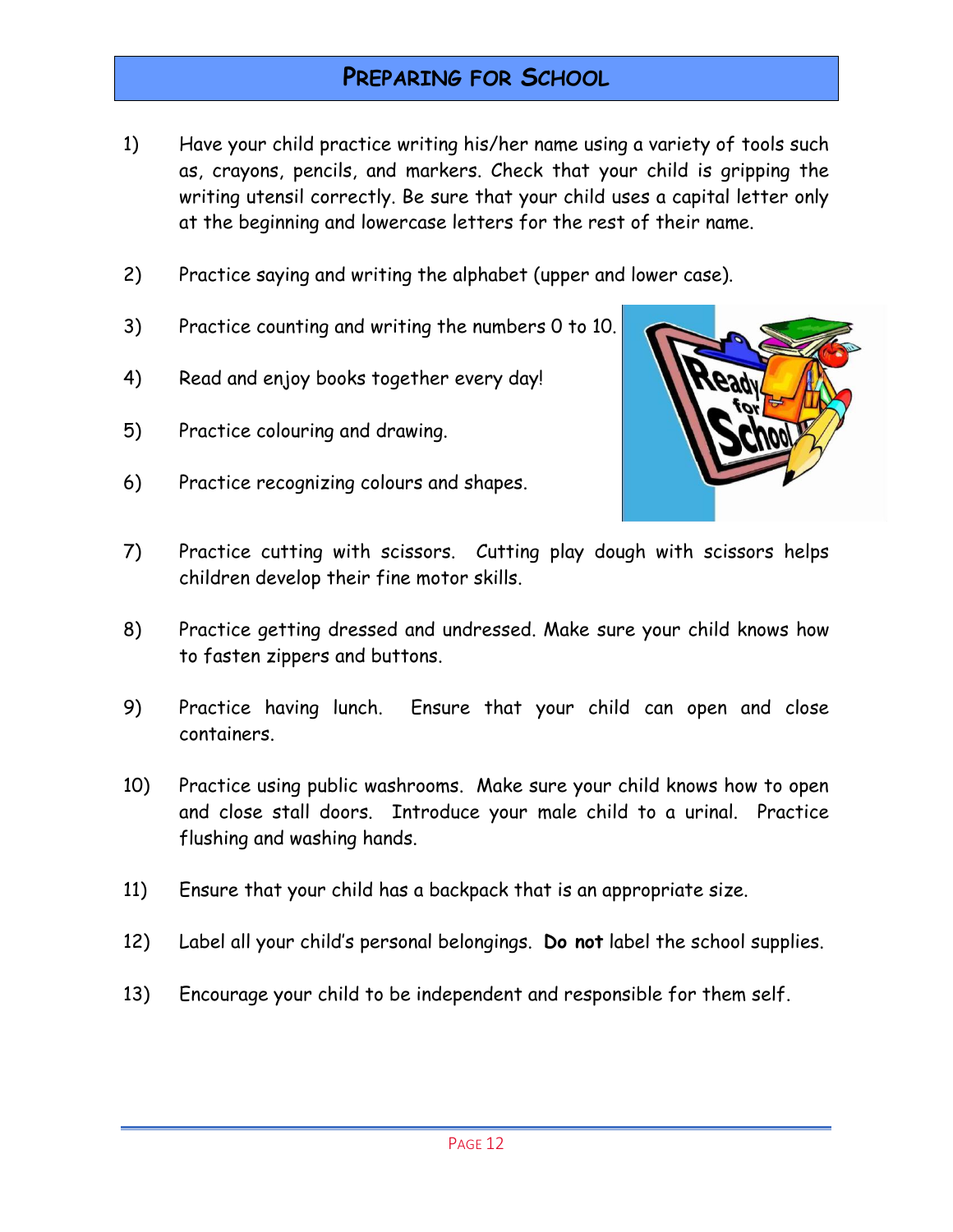# **TRANSITION PLANNING FOR STUDENTS WITH SPECIAL NEEDS**

Although transition planning occurs for all students during their years in school, it is essential that individualized and collaborative transition plans be developed for those students requiring additional supports to achieve their potential. Transition planning for students with special needs is a process that involves the co-operation, collaboration and participation of parent(s)/guardian(s), educators, and other professionals.

If your child is identified with a special need, we strongly encourage you to decide to meet with us. We would greatly appreciate any information that you would be willing to share about your child that could assist us in planning for their individual needs as they are entering into grade primary.